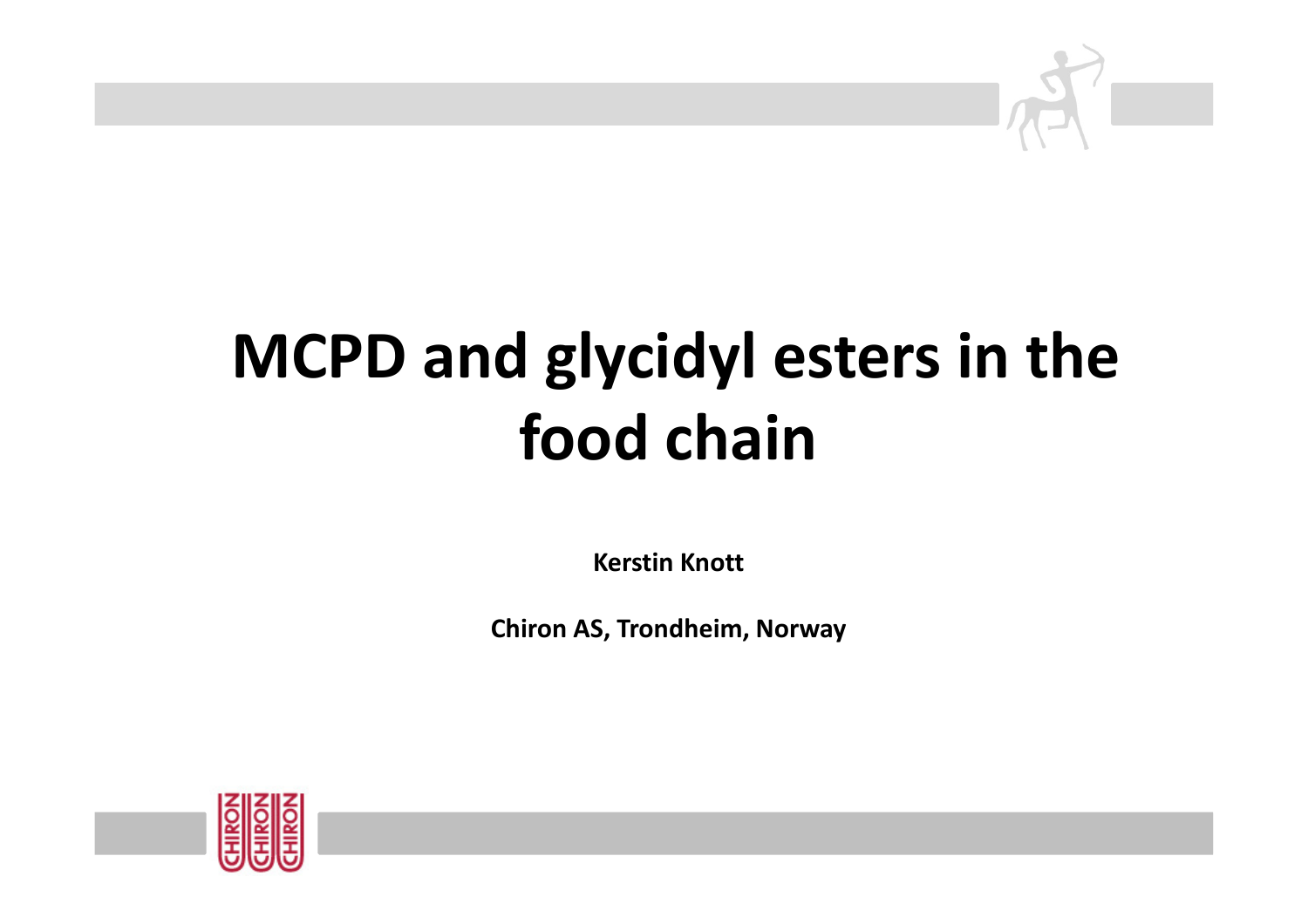#### **Content**

- What exactly are MCPD and glycidyl esters?
- $\bullet$ History of 3-MCPD esters and glycidyl esters in foodstuffs
- $\bullet$ Formation of 3-MCPD and related compounds
- $\bullet$ Toxicology
- $\bullet$ Simultaneous Monitoring of 2-MCPD, 3-MCPD and glycidyl esters
- $\bullet$ Challenges

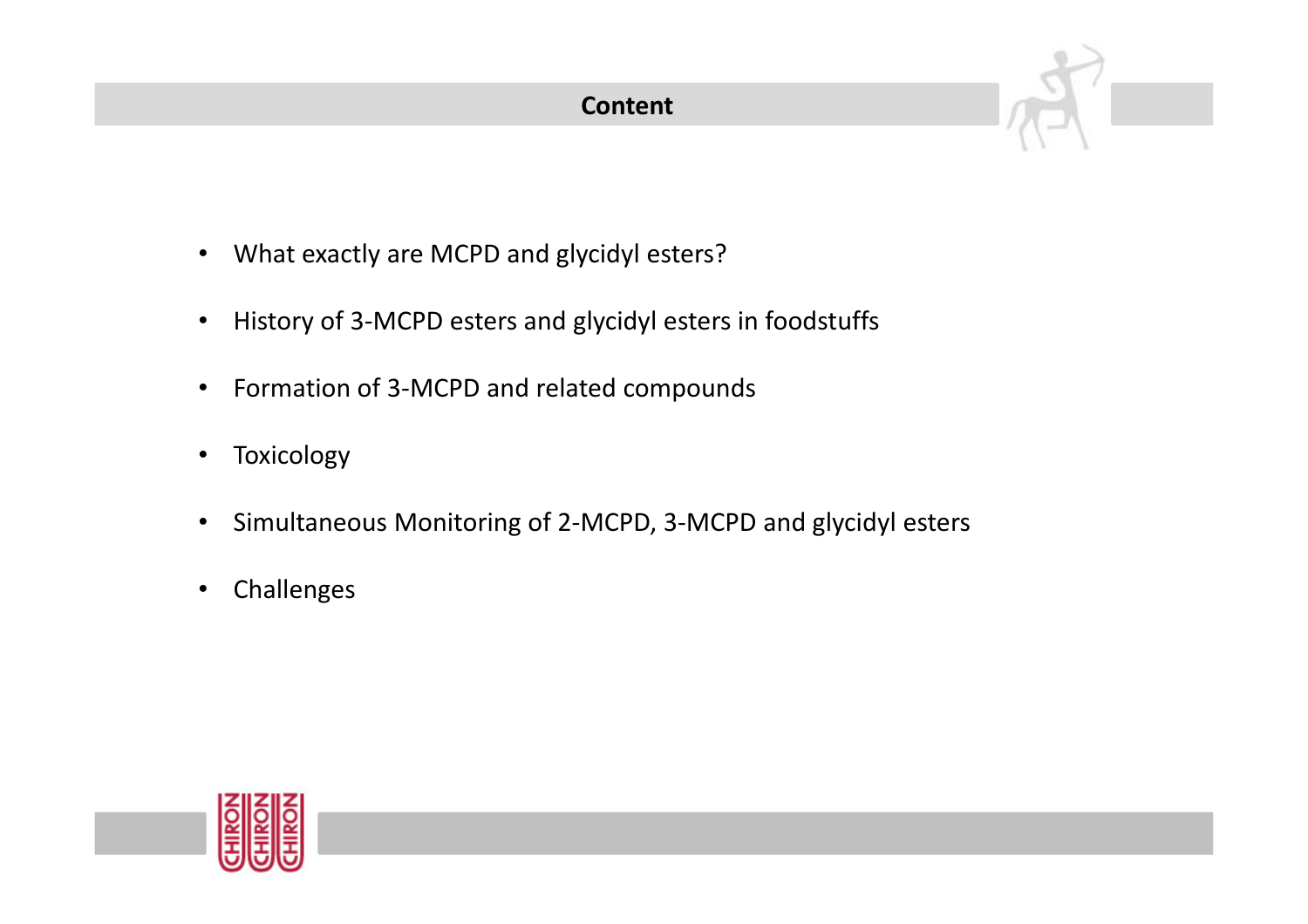### **Food processing contaminants**



Free MCPD (monochloropropanediol) and glycidol



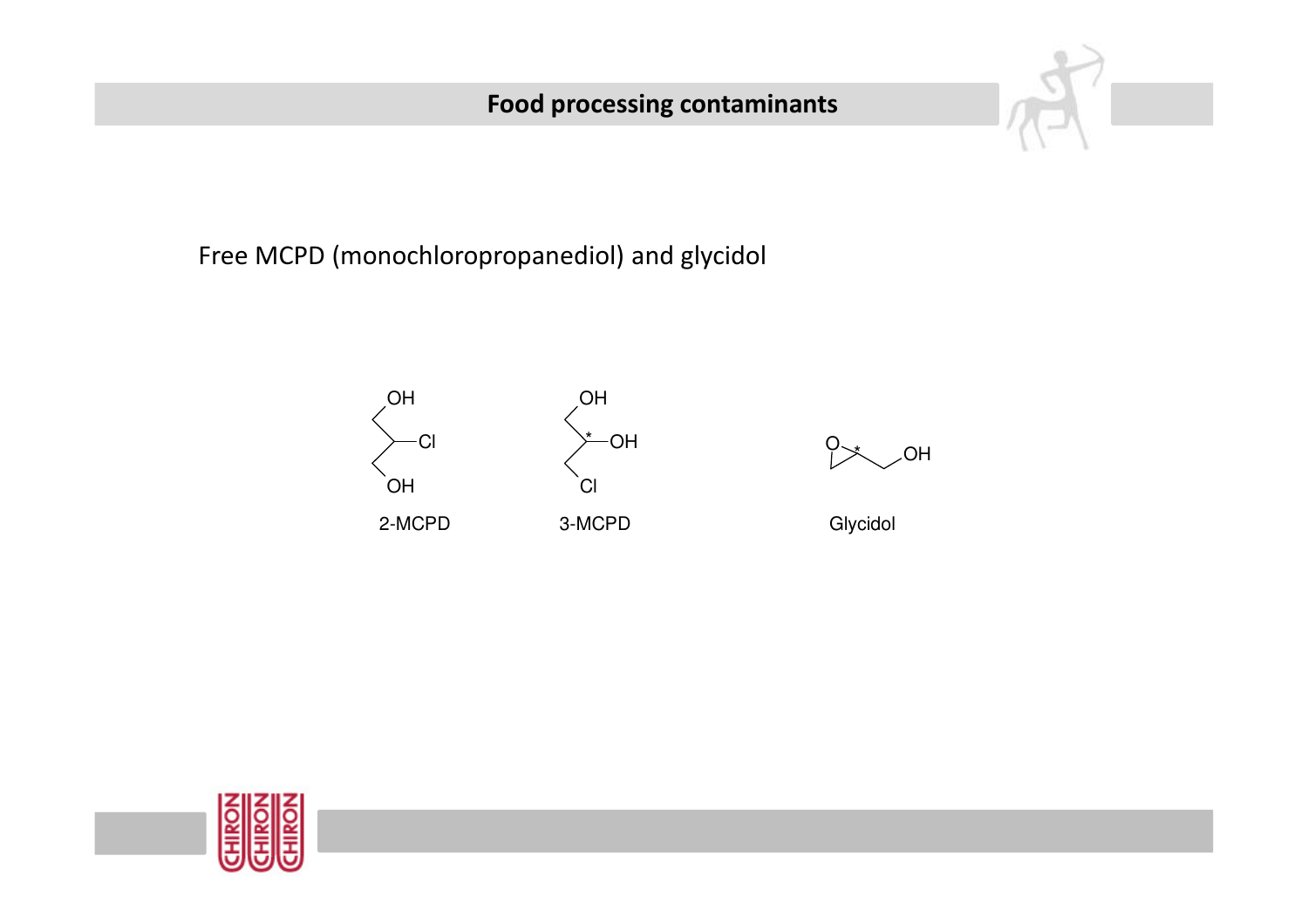## **Structures/properties/reactions**

Chirality**:**











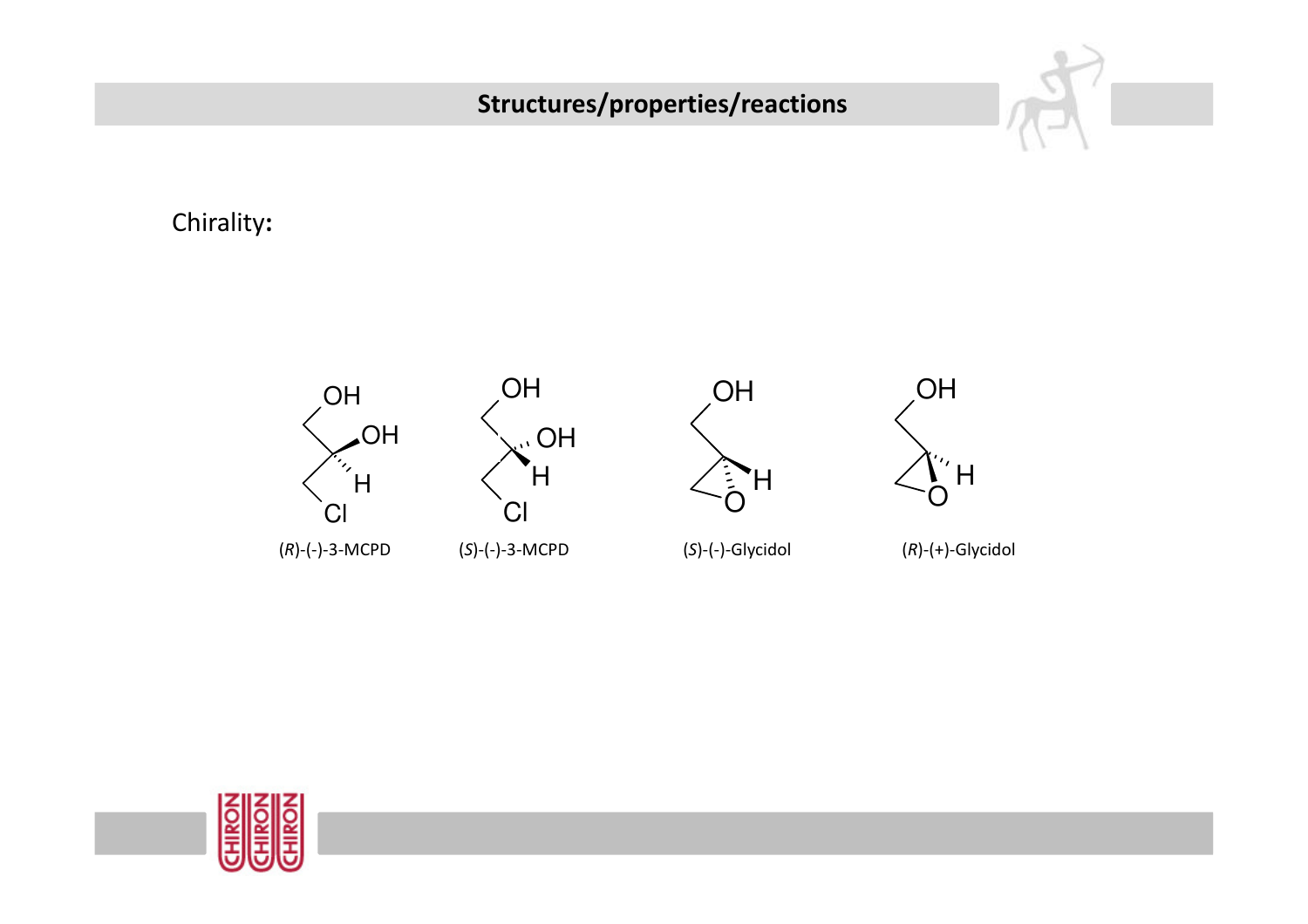#### **Food processing contaminants**

#### Bound MCPD and glycidol





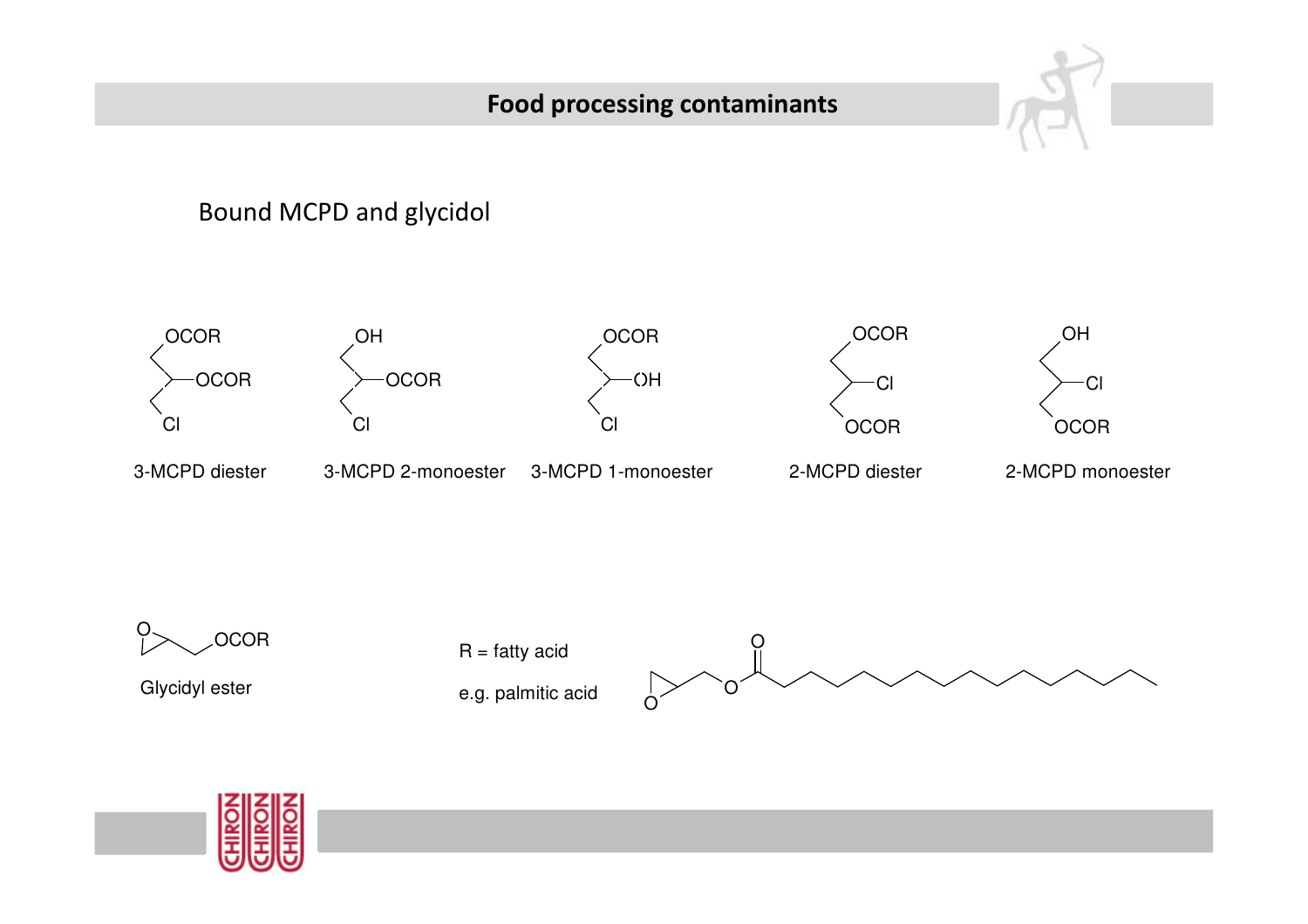#### **History and general background**

- 3-MCPD is known since 1978 as food processing contaminant in hydrolyzedvegetable proteins (HVP).
- 2004: Data published on the ocurrence of 3-MCPD fatty acid esters in various types of processed food.
- 2008: Glycidyl esters were detected in palm oil.
- $\bullet$  3-MCPD and glycidyl ester are not found in virgin oils.
- EC recommends the monitoring of the presenceof MCPD, MCPD-esters and glycidyl esters in vegetable oils and fats.



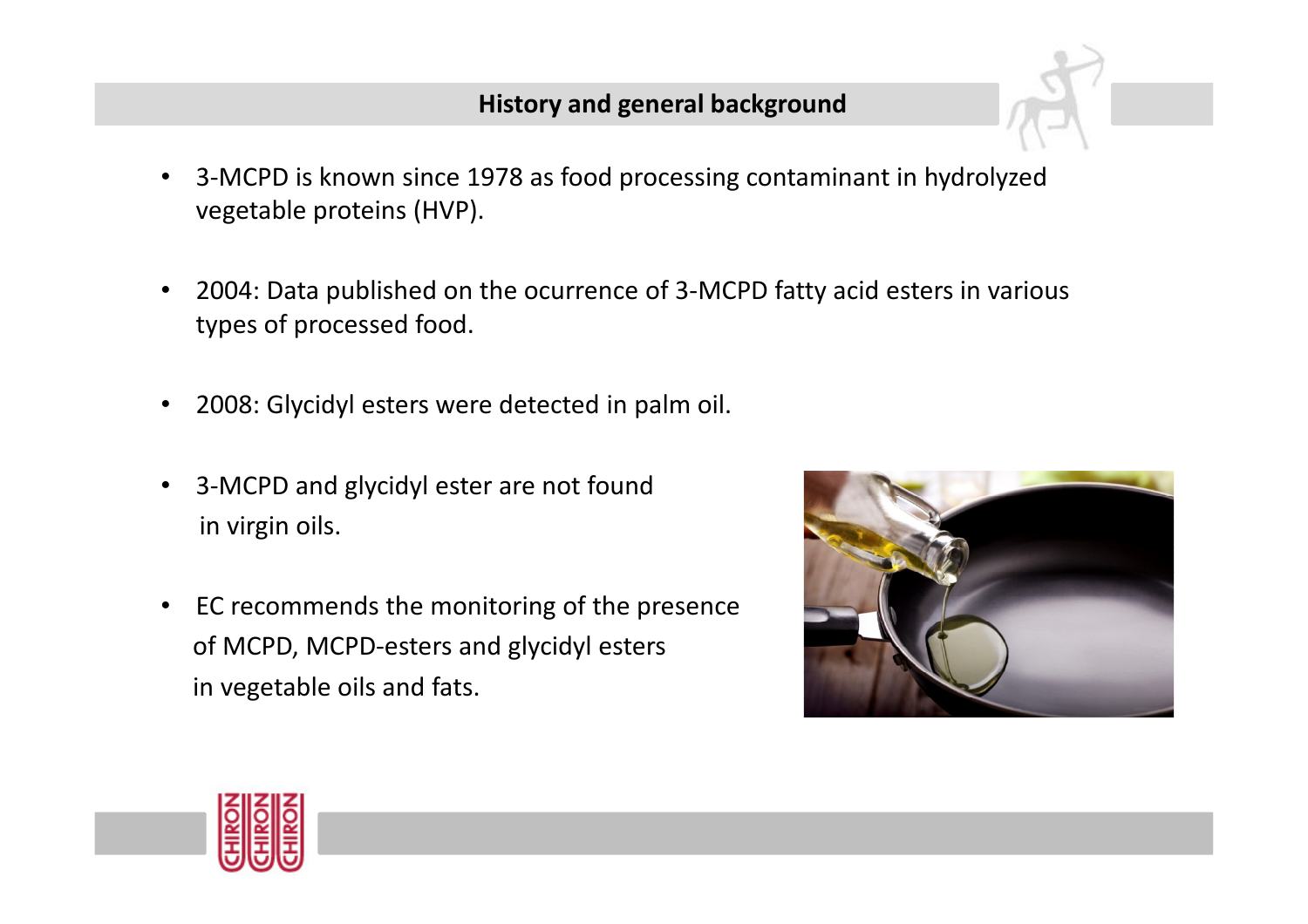- •Toxicology still under evaluation.
- $\bullet$  European Food Safety Authority (EFSA) Panel on Contaminants in the Food Chain (CONTAM) : 100 % metabolism of bound 3-MCPD to free 3-MCPD in humans.
- $\bullet$  Commission Regulation (EC) 1881/2006:
	- TDI 2 µg/kg bodyweight per day of bound 3-MCPD.
	- MRL of 3-MCPD in HVP 20 µg/kg.
- $\bullet$  Preferred method for the determination of ester bound MCPD and glycidol is published by The American Oil Chemists' Society (AOCS).

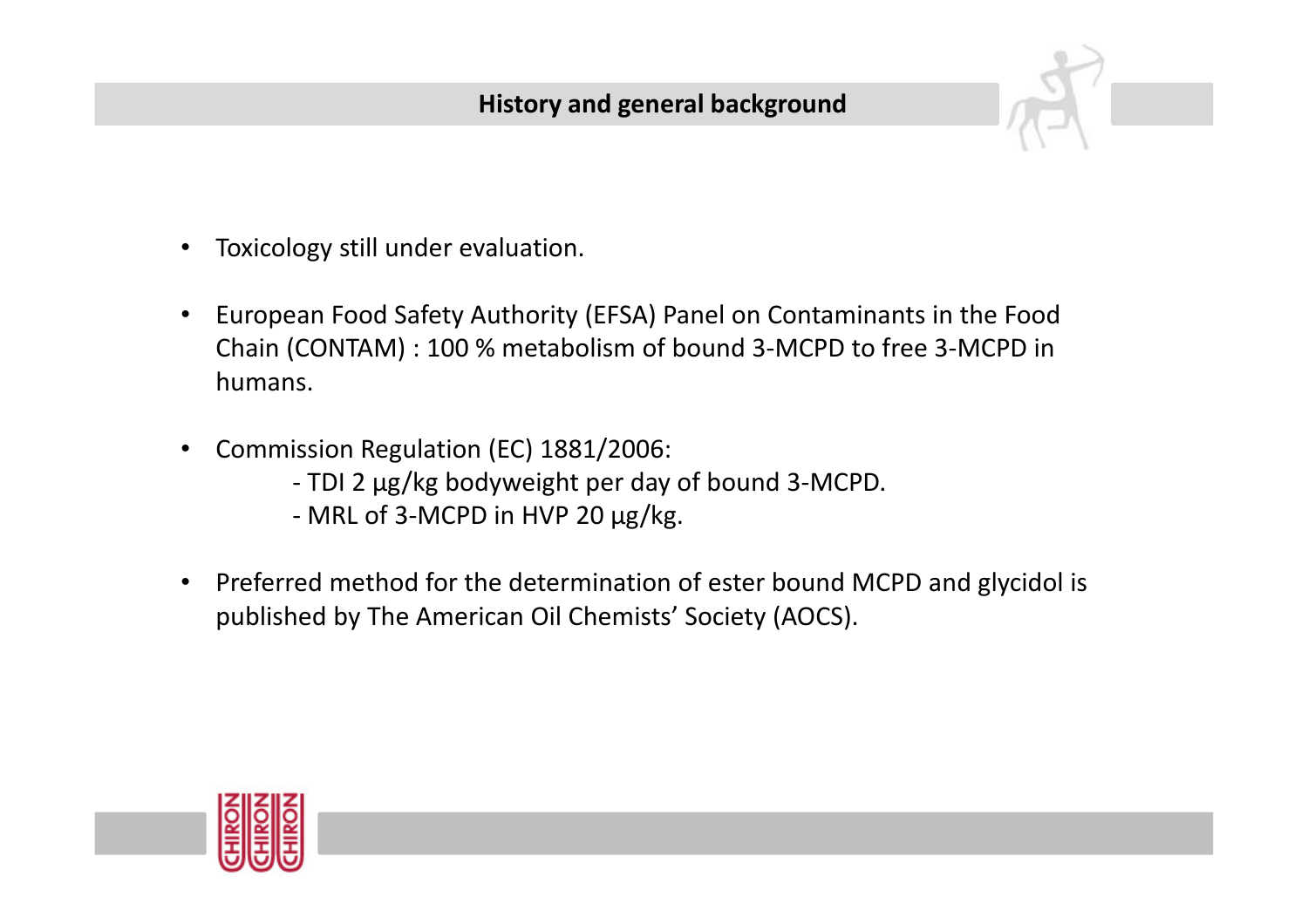

- $\bullet$ What is the toxicological assessment of 3-MCPD and glycidyl esters?
- $\bullet$ What is the mechanism of formation?
- $\bullet$ How is it possible to reduce the esters during processing without impairing the quality of the product?
- $\bullet$ Do we have robust methods of determining the esters?

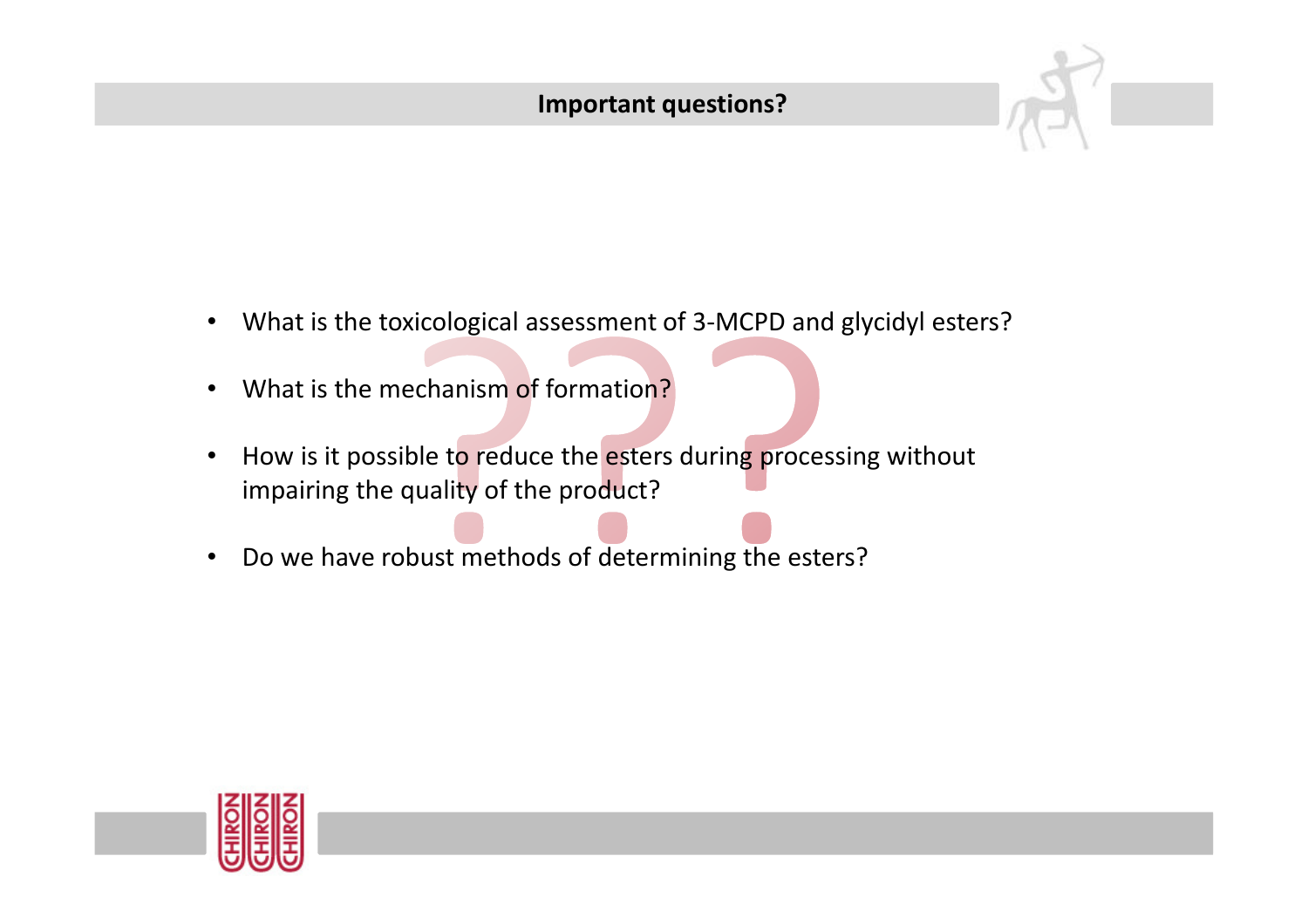#### **Formation of chloropropanediols and glycidyl esters**

Mechanism of formation:

- •Processing food (e.g. deodorization step of edible oil)
- •Domestic preparation (grilled cheese, toasted bread)
- • Food-contact materials (polyamidoamine-epichlorohydrin)





«Mixed bread loaves» av Flickr.com user "FotoDawg" – http://www.flickr.com/photos/fotodawg/111052842/. Lisensiert under CC BY 2.0 via Wikimedia Commons – http://commons.wikimedia.org/wiki/File:Mixed\_bread\_loaves.jpg #mediaviewer/File:Mixed\_bread\_loaves.jpg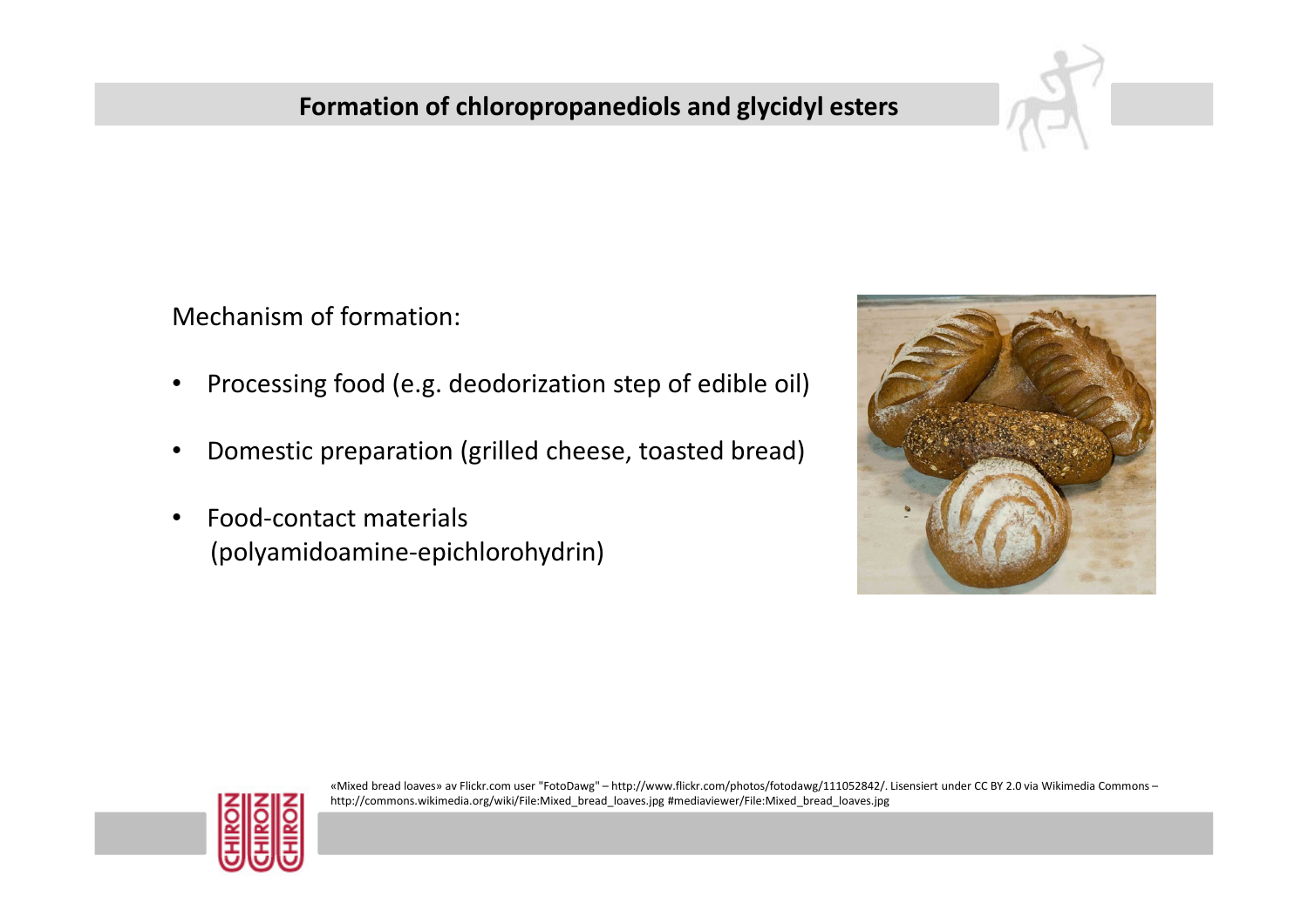#### **Formation of chloropropanediols and glycidyl esters**

Potential precursors:

- •Lipids/HCl/heat
- • Glycerol/HCl/heat OHOH





Glycidol



"Goats in mountains" by Taken byfir0002 | flagstaffotos.com.auCanon 20D + Tamron 28-75mm f/2.8 - Own work. Licensed under GFDL 1.2 via Wikimedia Commons – http://commons.wikimedia.org/wiki/File:Goats\_in\_mountains.jpg#mediaviewer/File:Goats\_in\_mountains.jpg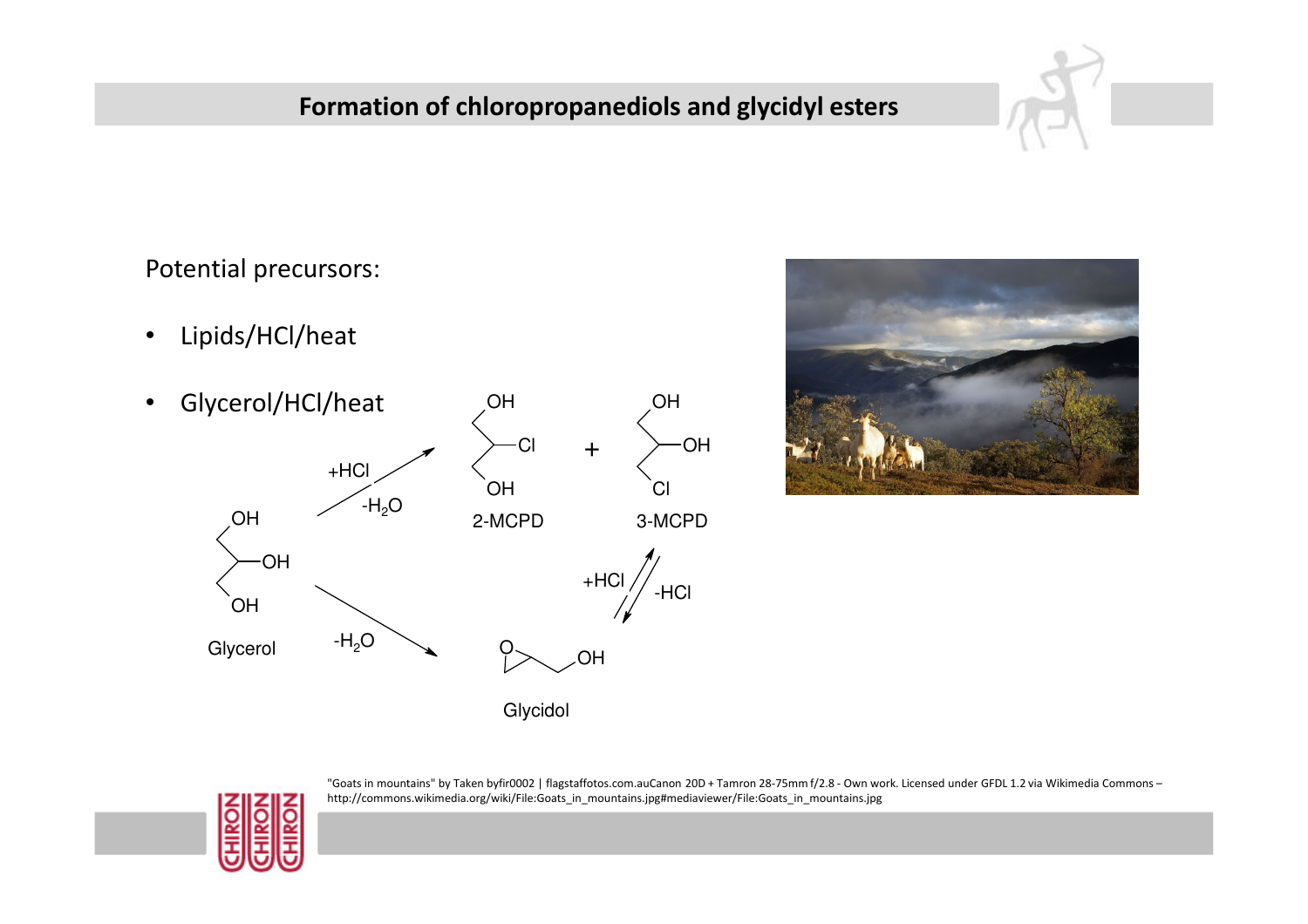#### **Formation of chloropropanediols and glycidyl esters**

Potential precursors:

- $\bullet$ Lipids/HCl/heat
- •Glycerol/HCl/heat
- •Allyl alkohol/HOCl
- •Carbohydrates/HCl (from residual lipids?)
- $\bullet$ Natural occurring 3-MCPD esters (in goat milk)





"Goats in mountains" by Taken byfir0002 | flagstaffotos.com.auCanon 20D + Tamron 28-75mm f/2.8 - Own work. Licensed under GFDL 1.2 via Wikimedia Commons – http://commons.wikimedia.org/wiki/File:Goats\_in\_mountains.jpg#mediaviewer/File:Goats\_in\_mountains.jpg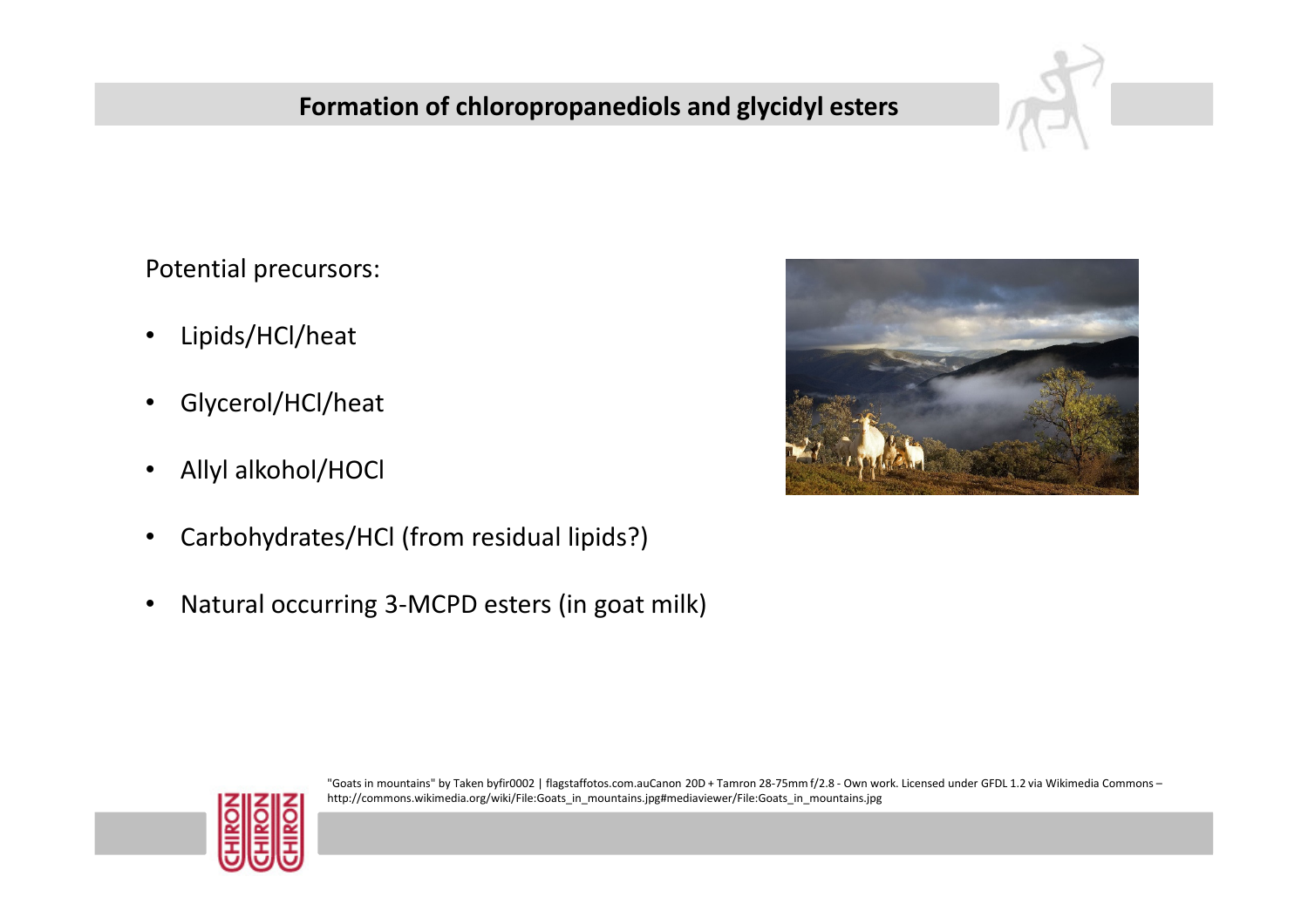#### **Production of edible vegetable oil**

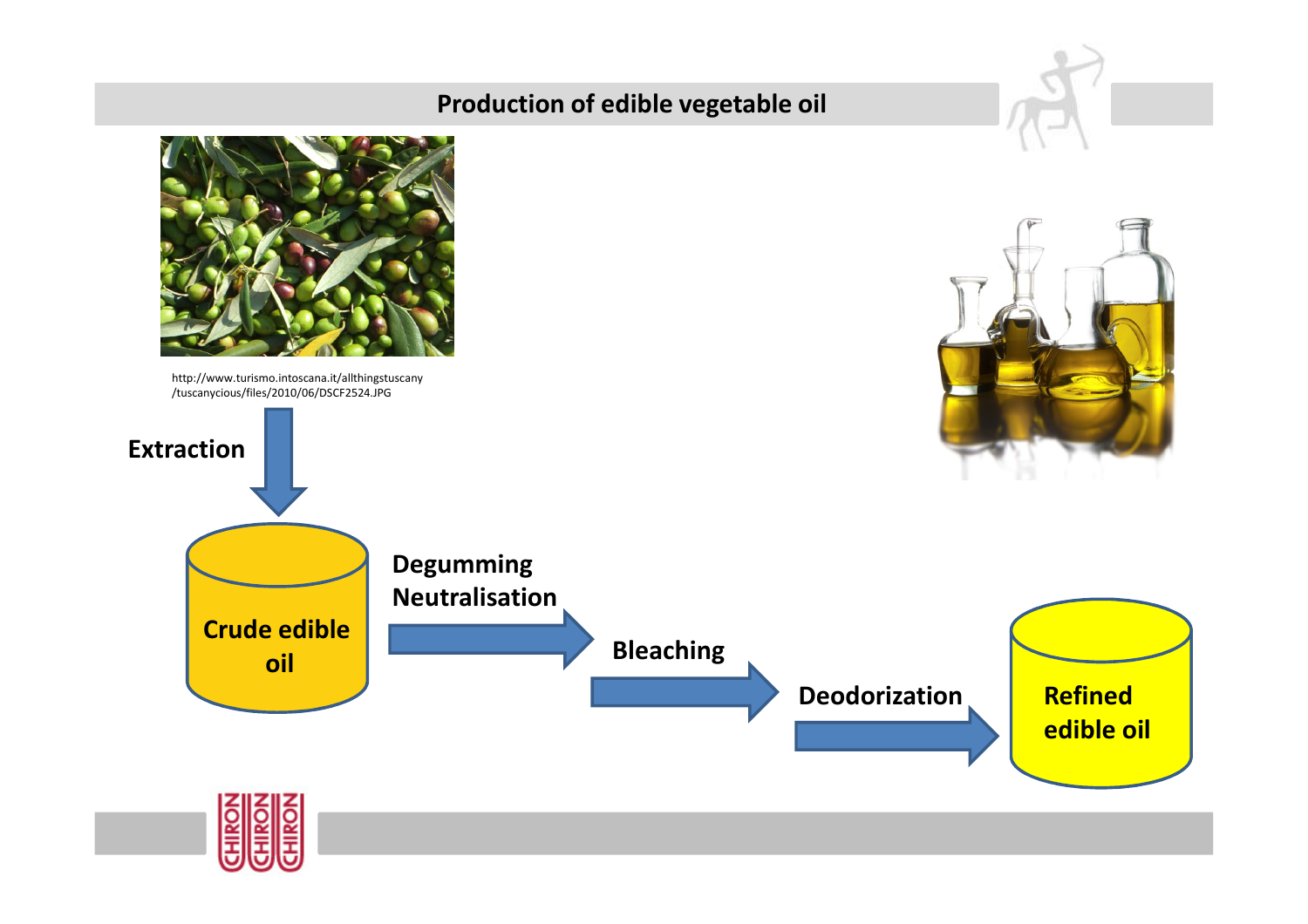#### **Deodorization step**



Modified from Kuhlmann J., «Analysis & occurrence of bound glycidol and MCPD in oil containing food», presentation at the 103rd AOCS annual meeting and expo, 2012.

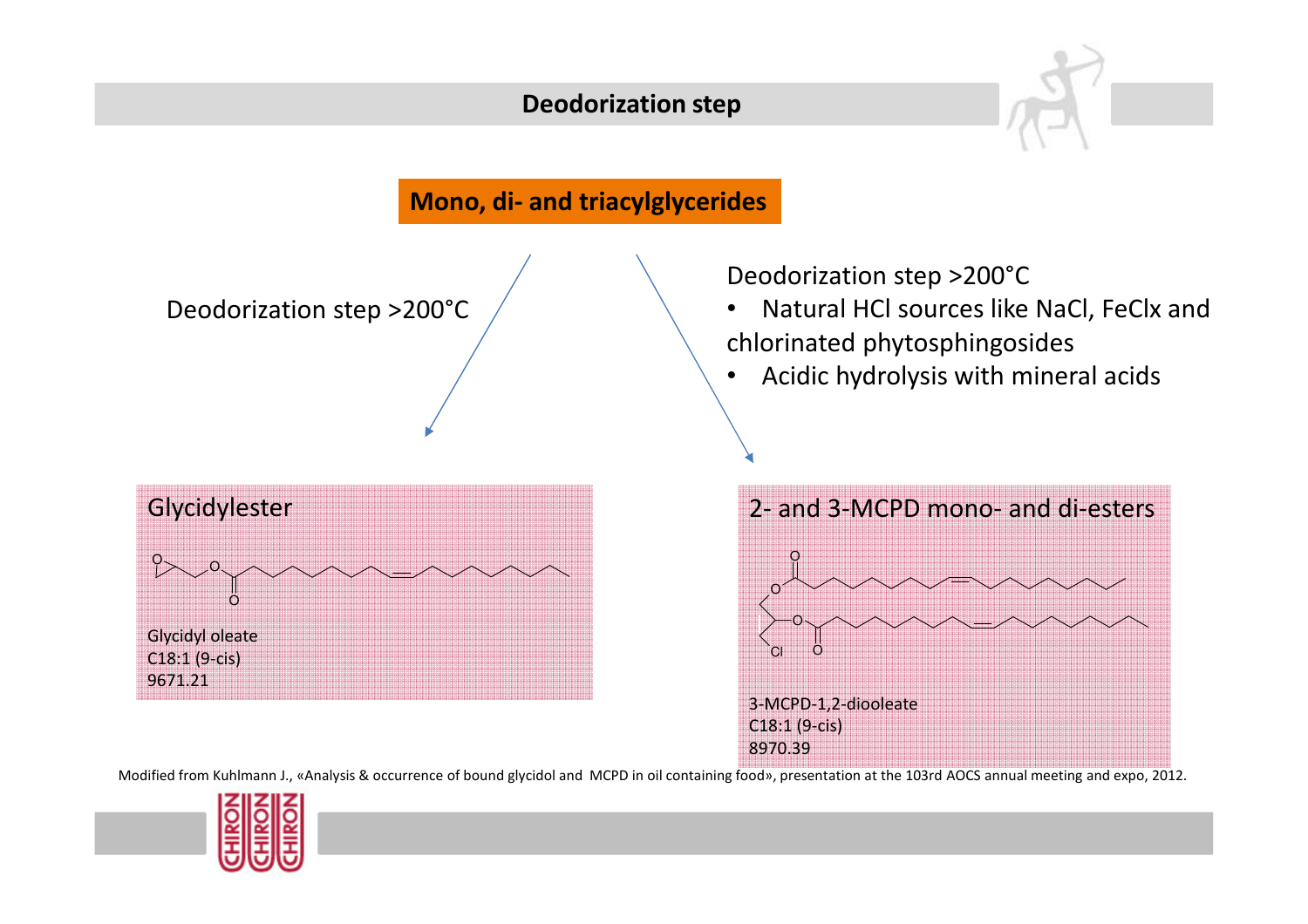- $\bullet$ Little toxicological data available on MCPD and glycidyl esters
- $\bullet$  Main toxicological concern: potential to release free 3-MCPD and glycidol during digestion
- $\bullet$  Toxicology data on free MCPD and glycidol:
	- 3-MCPD: non-genotoxic carcinogen (IARC group 2A).
	- 2-MCPD: little data available.
	- Glycidol: genotoxic carcinogen (IARC group 2A).
- $\bullet$  "Comparison between 3-MCPD and its palmitic esters in a 90-day toxicological study", E. Barocelli et al., University of Parma, 2011.

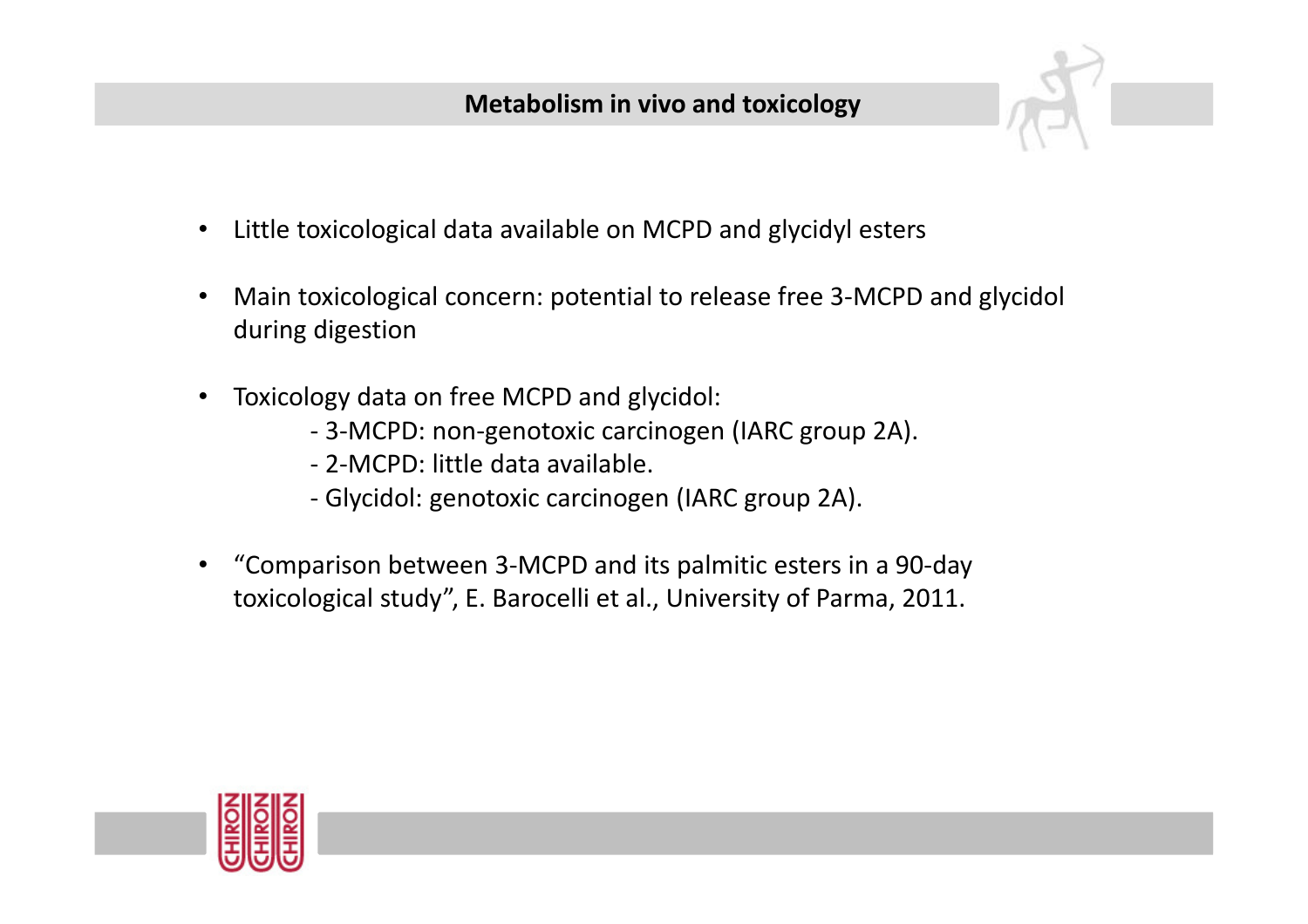#### **Metabolism in vivo and toxicology**

Biological activity of ( *<sup>S</sup>*)- and ( *<sup>R</sup>*)-stereoisomer of 3-MCPD are different:



Detrimental effect on kidneys and a settle and the extreme particle in the Detrimental effect on kidneys

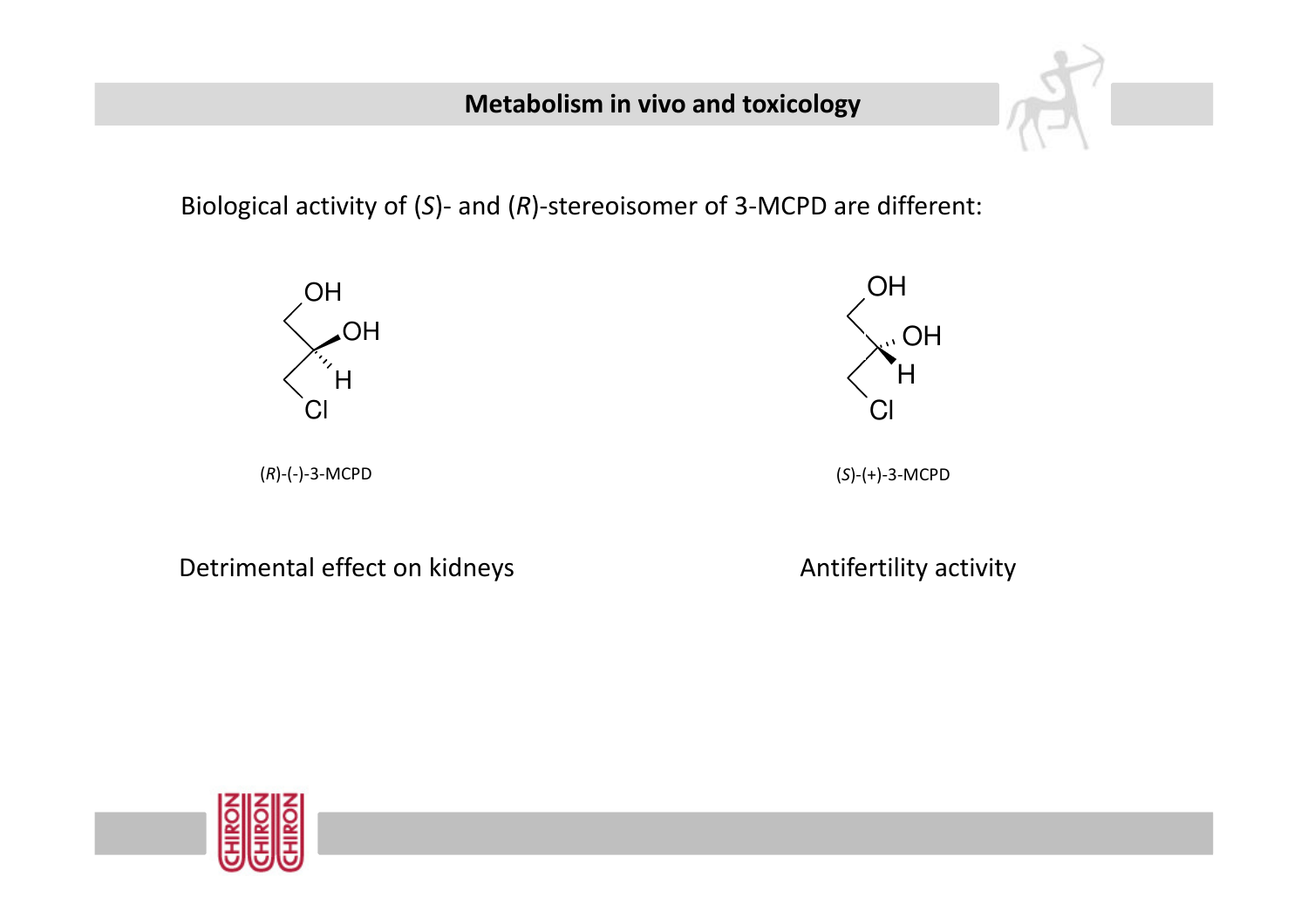

- LC-MS
- • Oil containing 3 different fatty acids: MCPD mono-ester: 9 MCPD-diester: 15Glycidyl ester: 3
- total: 27 potential different analytes
- •Detailed information about all individual contaminants

Modified from Kuhlmann J., «Analysis & occurrence of bound glycidol and MCPD in oil containing food», presentation at the 103rd AOCS annual meeting and expo, 2012.

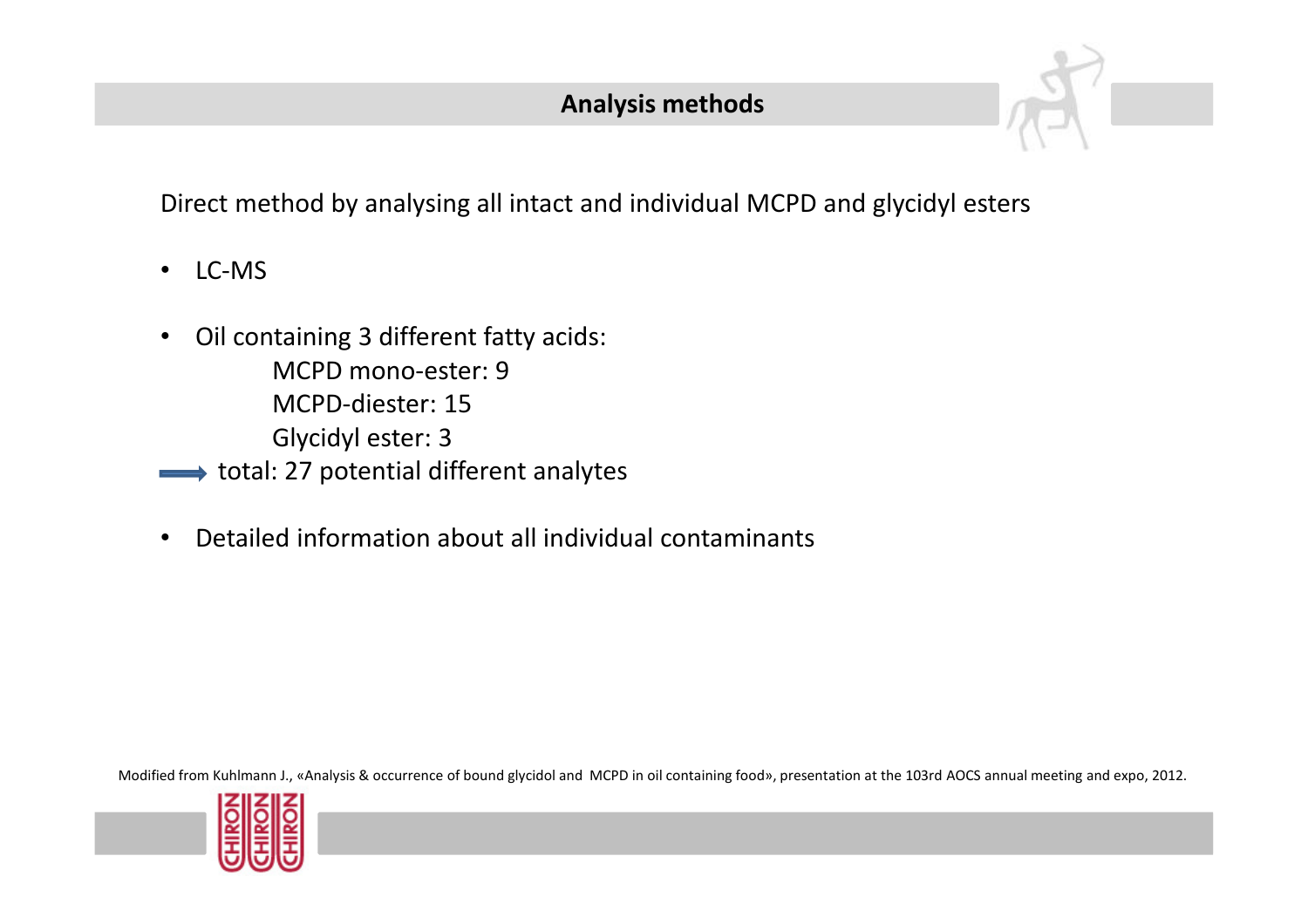

Indirect method by analysing free MCPD and glycidol

- $\bullet$  Oil containing 3 different fatty acids: 3 different analytes, 2- MCPD, 3-MCPD and glycidol
- $\bullet$  GC-MS:
	- enzymatic or acidic hydrolysation of esters
	- derivatisation
- •Internal standards
- • AOCS Official Method Cd 29a-13, Cd 29b-13 and Cd 29c-13: simultaneous monitoring of 2- MCPD, 3-MCPD and glycidyl esters in edible oils and fats

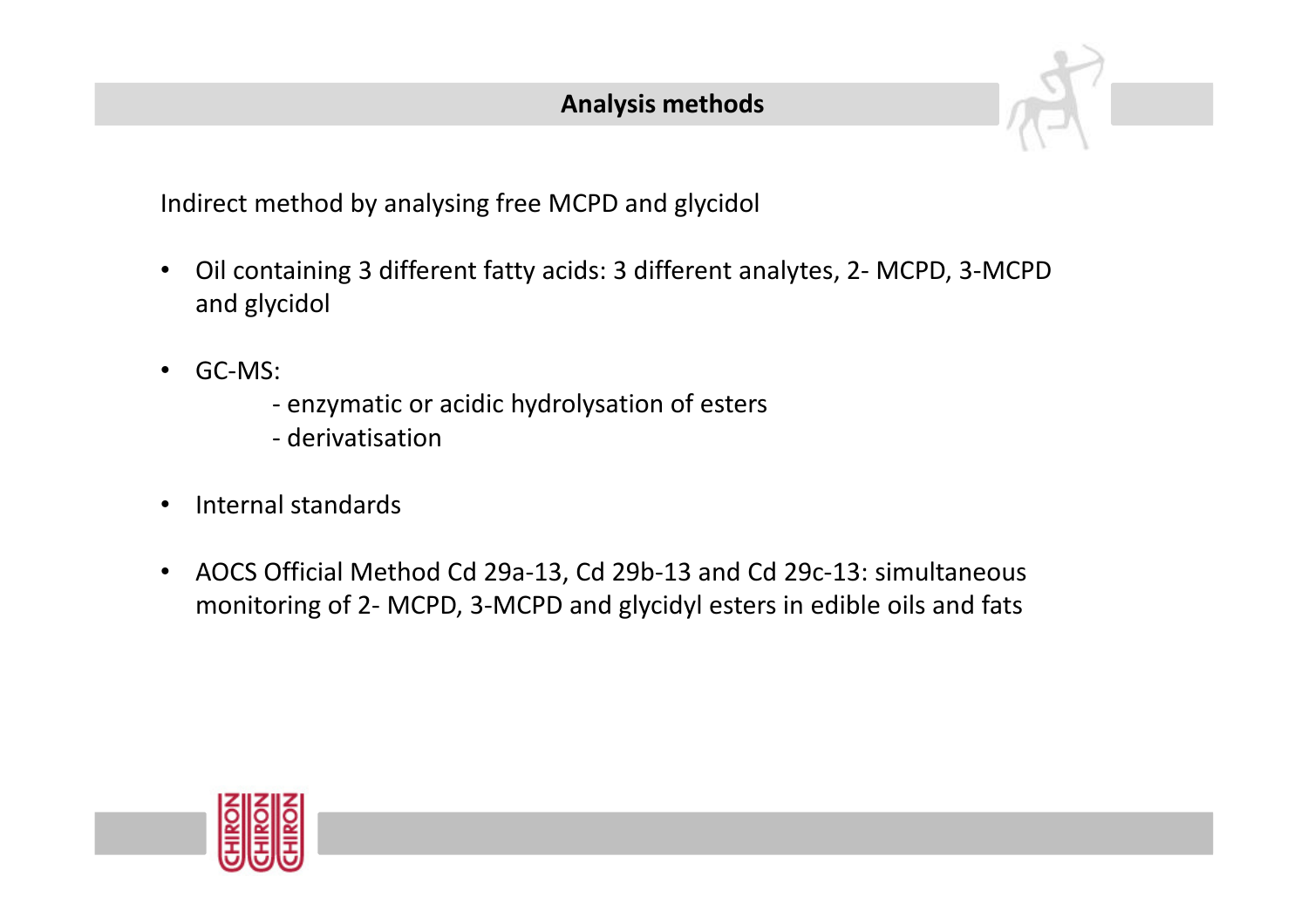

Test sample preparation (I):

- oil sample, THF, internal standards, vortex mixer
- incubation: aqu. NaBr/H2SO4, 50°C, 15 min
- aqu. NaHCO3
- addition of n-heptane and separation of layers
- evaporation to dryness, dissolve in THF



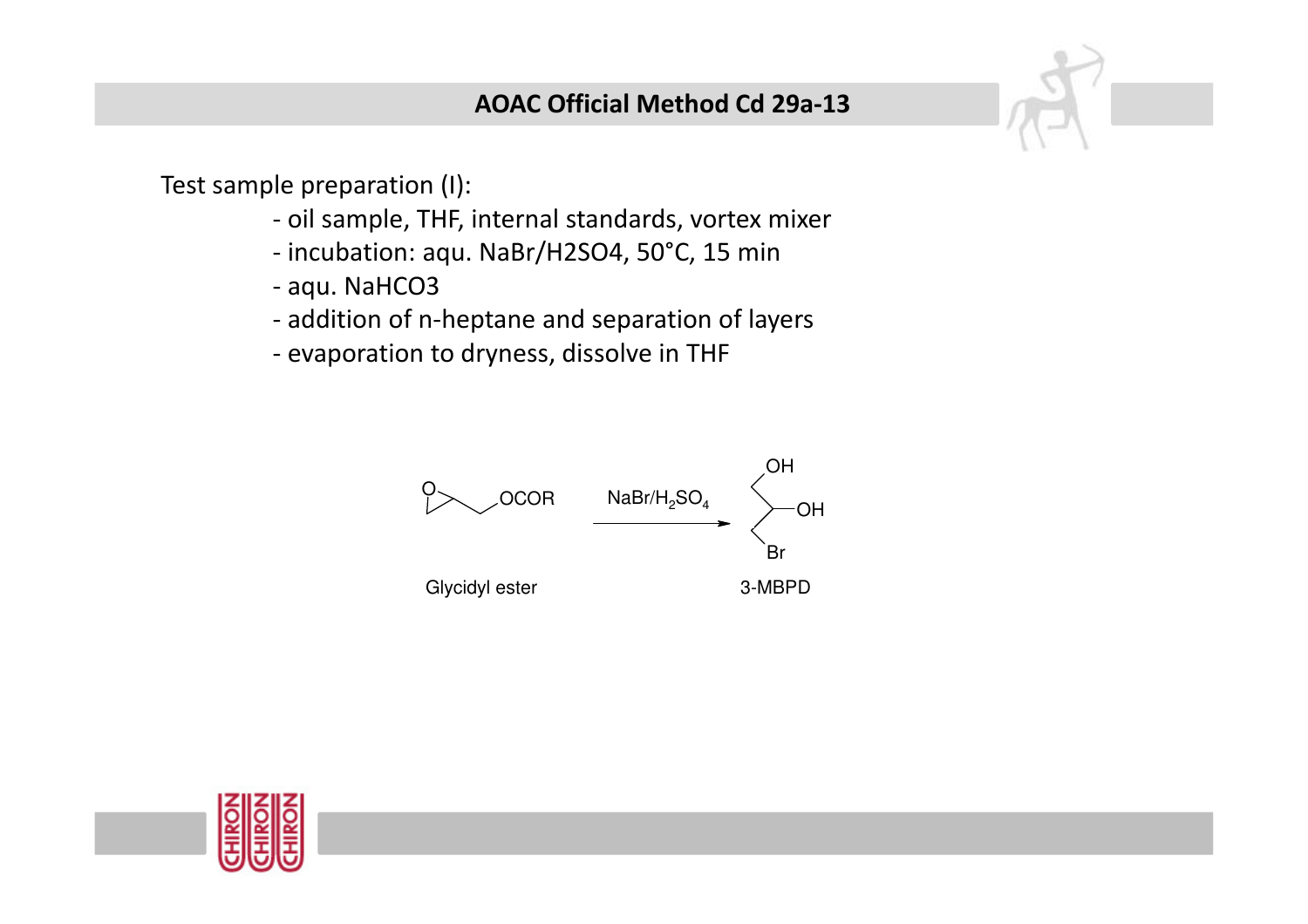#### **AOAC Official Method Cd 29a-13**

Test sample preparation (II):

- H2SO4/methanol, 40°C, 16 h, then aqu. NaHCO3,
- evap. to dryness and extraction of fatty acid methyl esters with nheptane



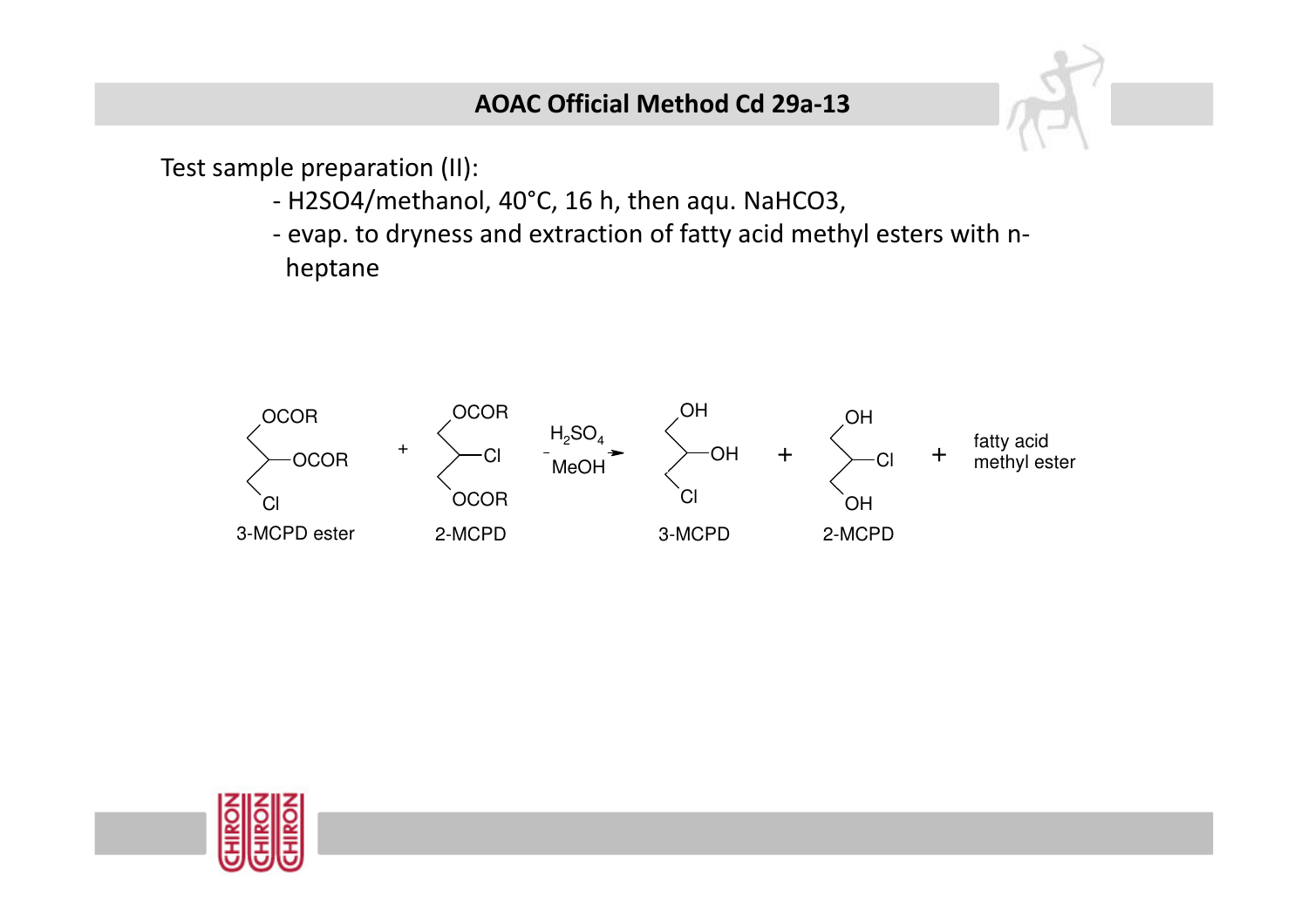Test sample preparation (III):

- phenylboronic acid, ultrasonic bath, 5 min
- extration of phenylboronic derivatives of 2- and 3-MCPD and 3- MBPD with n-heptane



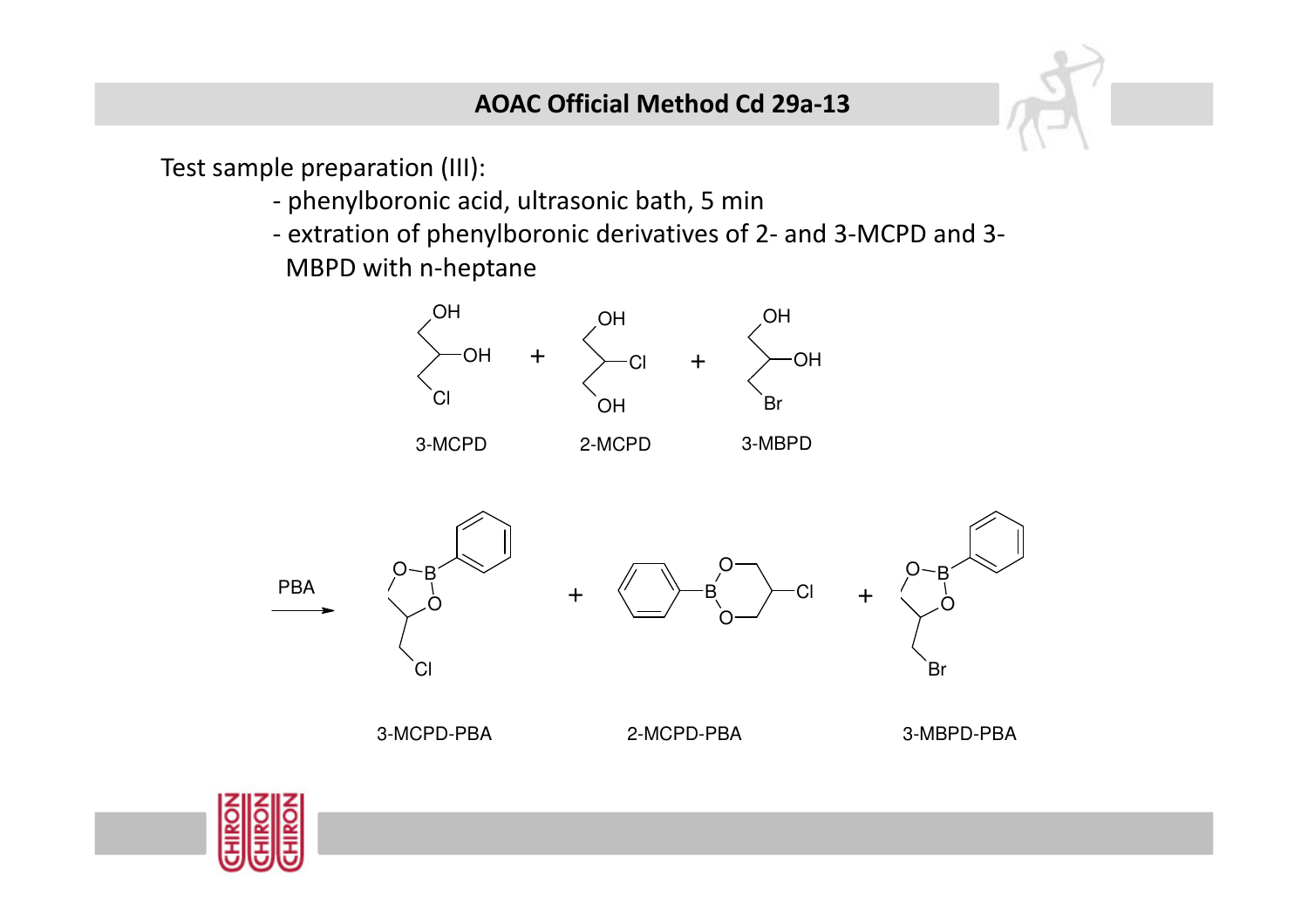#### **Dervatization of 3-MCPD prior to GC-MS analysis**



3-MCPD acetonide

3-MCPD phenylboronic acid ester

3-MCPDdiheptafluorobutyric ester

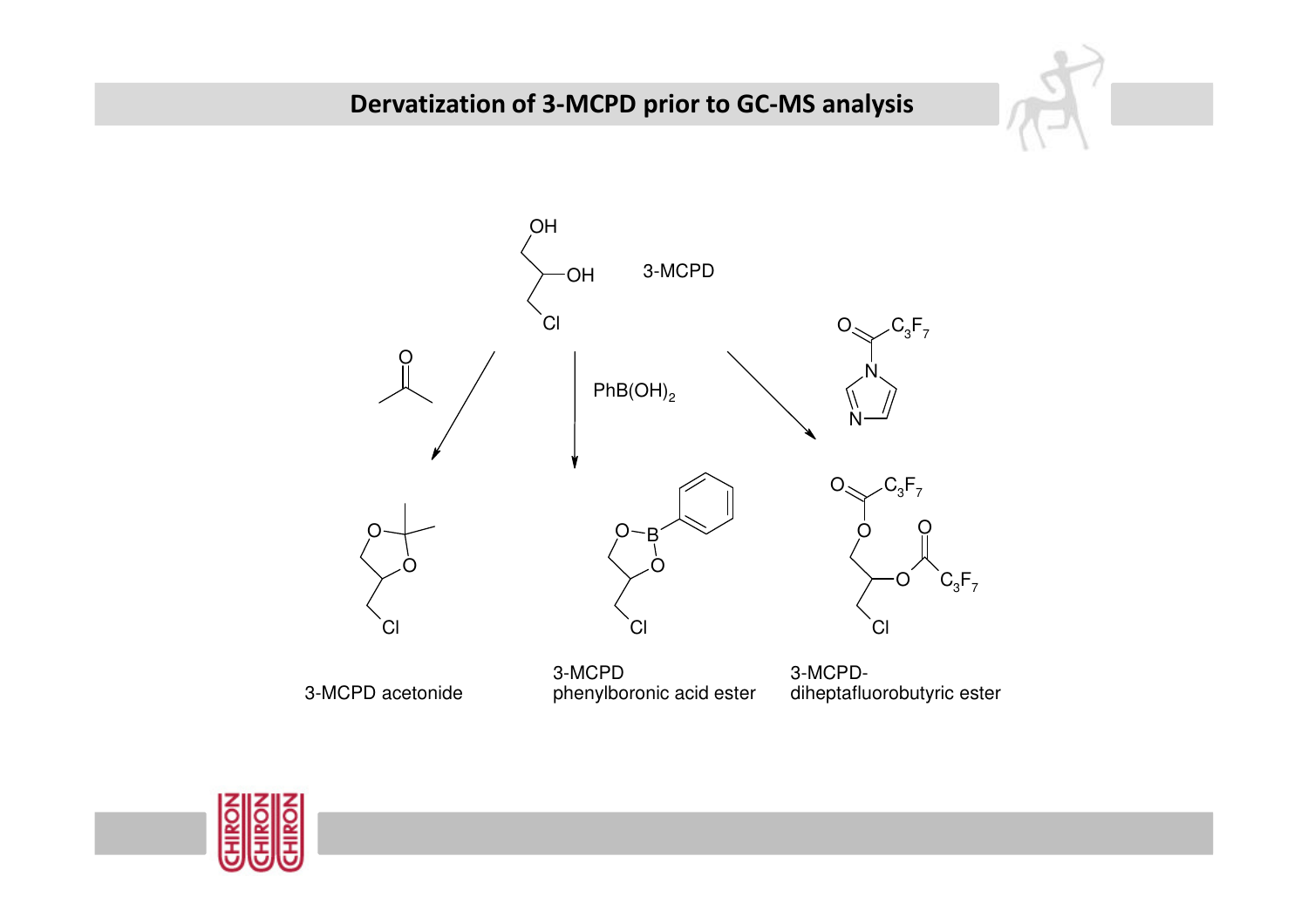#### **Chiron standards**



#### 2-MCPD diesters:

| <b>Chiron Cat. No.</b> | <b>Name</b>                                                | Abbreviation    | <b>Concentration</b>       |
|------------------------|------------------------------------------------------------|-----------------|----------------------------|
| 10523.35-K-T           | 2-Chloro-1,3-propanediol-dipalmitate, PP-<br><b>2-MCPD</b> | 2-MCPD-di16:0   | 1000 $\mu$ g/mL in toluene |
| 10559.39-K-T           | 2-Chloro-1,3-propanediol-disterarate                       | $2-MCPD-di16:0$ | 1000µg/mL in toluene       |

#### 3-MCPD diesters:

| <b>Chiron Cat. No.</b> | <b>Name</b>                                               | <b>Abbreviation</b> | <b>Concentration</b> |
|------------------------|-----------------------------------------------------------|---------------------|----------------------|
| 8967.35-100-T          | 3-Chloro-1,2-propandiol-dipalmitate, PP-3-<br><b>MCPD</b> | 3-MCPD-di16:0       | 100µg/mL in toluene  |
| 8967.35-K-T            | 3-Chloro-1,2-propandiol-dipalmitate, PP-3-<br><b>MCPD</b> | 3-MCPD-di16:0       | 1000µg/mL in toluene |
| 8968.35-100-T          | 3-Chloro-1,2-propandiol-dipalmitoleate                    | 3-MCPD-di16:1       | 100µg/mL in toluene  |
| 8969.39-100-T          | 3-Chloro-1,2-propandiol-distearate                        | 3-MCPD-di18:0       | 100µg/mL in toluene  |
| 8970.39-100-T          | 3-Chloro-1,2-propandiol-dioleate                          | 3-MCPD-di18:1       | 100µg/mL in toluene  |
| 8971.39-100-ME         | 3-Chloro-1,2-propandiol-dilinoleate                       | 3-MCPD-di18:2       | 100µg/mL in methanol |
| 8972.43-100-T          | 3-Chloro-1,2-propandiol-diarachidate                      | 3-MCPD-di20:0       | 100µg/mL in toluene  |
| 8973.43-100-T          | 3-Chloro-1,2-propandiol-digadolenate                      | 3-MCPD-di20:1       | 100µg/mL in toluene  |
| 8974.47-100-T          | 3-Chloro-1,2-propandiol-dibehenate                        | 3-MCPD-di22:0       | 100µg/mL in toluene  |
| 8975.47-100-T          | 3-Chloro-1,2-propandiol-dierucidate                       | 3-MCPD-di22:1       | 100µg/mL in toluene  |

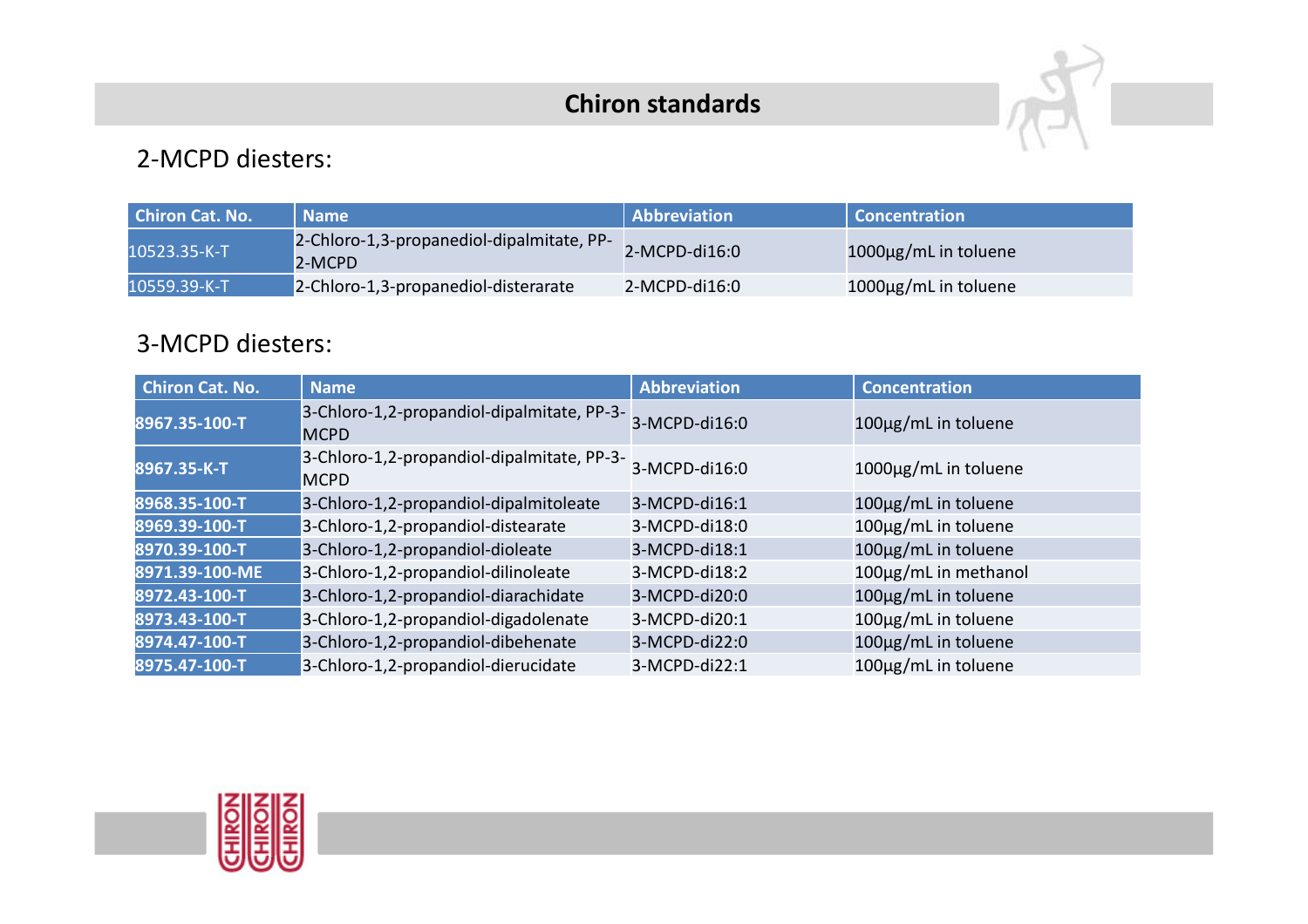### **Chiron standards**



#### 3-MCPD 1-monoesters:

| <b>Chiron Cat.</b> | <b>Name</b>                                | <b>Abbreviation</b>        | <b>Concentration</b> |
|--------------------|--------------------------------------------|----------------------------|----------------------|
| No.                |                                            |                            |                      |
| 8949.19-100-T      | 3-Chloro-1,2-propandiol-1-monopalmitate    | 3-MCPD-1-16:0              | 100µg/mL in toluene  |
| 8950.19-100-T      | 3-Chloro-1,2-propandiol-1-monopalmitoleate | 3-MCPD-1-16:1 (9-cis)      | 100µg/mL in toluene  |
| 8951.21-100-T      | 3-Chloro-1,2-propandiol-1-monostearate     | 3-MCPD-1-18:0              | 100µg/mL in toluene  |
| 8952.21-100-T      | 3-Chloro-1,2-propandiol-1-monooleate       | 3-MCPD-1-18:1 (9-cis)      | 100µg/mL in toluene  |
| 8953.21-100-T      | 3-Chloro-1,2-propandiol-1-monolinoleate    | 3-MCPD-1-18:2 (9,12-dicis) | 100µg/mL in toluene  |
| 8954.23-100-T      | 3-Chloro-1,2-propandiol-1-monoarachidate   | 3-MCPD-1-20:0              | 100µg/mL in toluene  |
| 8955.23-100-T      | 3-Chloro-1,2-propandiol-1-monogadolenate   | 3-MCPD-1-20:1 (11-cis)     | 100µg/mL in toluene  |
| 8956.25-100-T      | 3-Chloro-1,2-propandiol-1-monobehenate     | 3-MCPD-1-22:0              | 100µg/mL in toluene  |
| 8957.25-100-T      | 3-Chloro-1,2-propandiol-1-monoerucidate    | 3-MCPD-1-22:1 (13-cis)     | 100µg/mL in toluene  |

#### Labelled MCPD-esters:

| <b>Chiron Cat. No.</b> | <b>Name</b>                                              | <b>Abbreviation</b> | <b>Concentration</b> |
|------------------------|----------------------------------------------------------|---------------------|----------------------|
| 8981.19-100-T          | 3-Chloro-1,2-propandiol-1-monopalmitate-d5               | 3-MCPD-1-16:0-d5    | 100µg/mL in toluene  |
| 8976.21-100-T          | 3-Chloro-1,2-propandiol-1-monostearate-d5                | 3-MCPD-1-18:0-d5    | 100µg/mL in toluene  |
| 8977.25-100-T          | 3-Chloro-1,2-propandiol-1-monobehenate-d5                | 3-MCPD-1-22:0-d5    | 100µg/mL in toluene  |
| 8982.35-100-T          | 3-Chloro-1,2-propandiol-dipalmitate-d5, PP-3-<br>MCPD-d5 | 3-MCPD-di16:0-d5    | 100µg/mL in toluene  |
| 8982.35-K-T            | 3-Chloro-1,2-propandiol-dipalmitate-d5, PP-3-<br>MCPD-d5 | 3-MCPD-di16:0-d5    | 1000µg/mL in toluene |
| 8978.39-100-T          | 3-Chloro-1,2-propandiol-distearate-d5                    | 3-MCPD-di18:0-d5    | 100µg/mL in toluene  |
| 8978.39-K-T            | 3-Chloro-1,2-propandiol-distearate-d5                    | 3-MCPD-di18:0-d5    | 1000µg/mL in toluene |
| 8979.47-100-T          | 3-Chloro-1,2-propandiol-dibehenate-d5                    | 3-MCPD-di22:0-d5    | 100µg/mL in toluene  |
| 8979.47-K-T            | 3-Chloro-1,2-propandiol-dibehenate-d5                    | 3-MCPD-di22:0-d5    | 1000µg/mL in toluene |

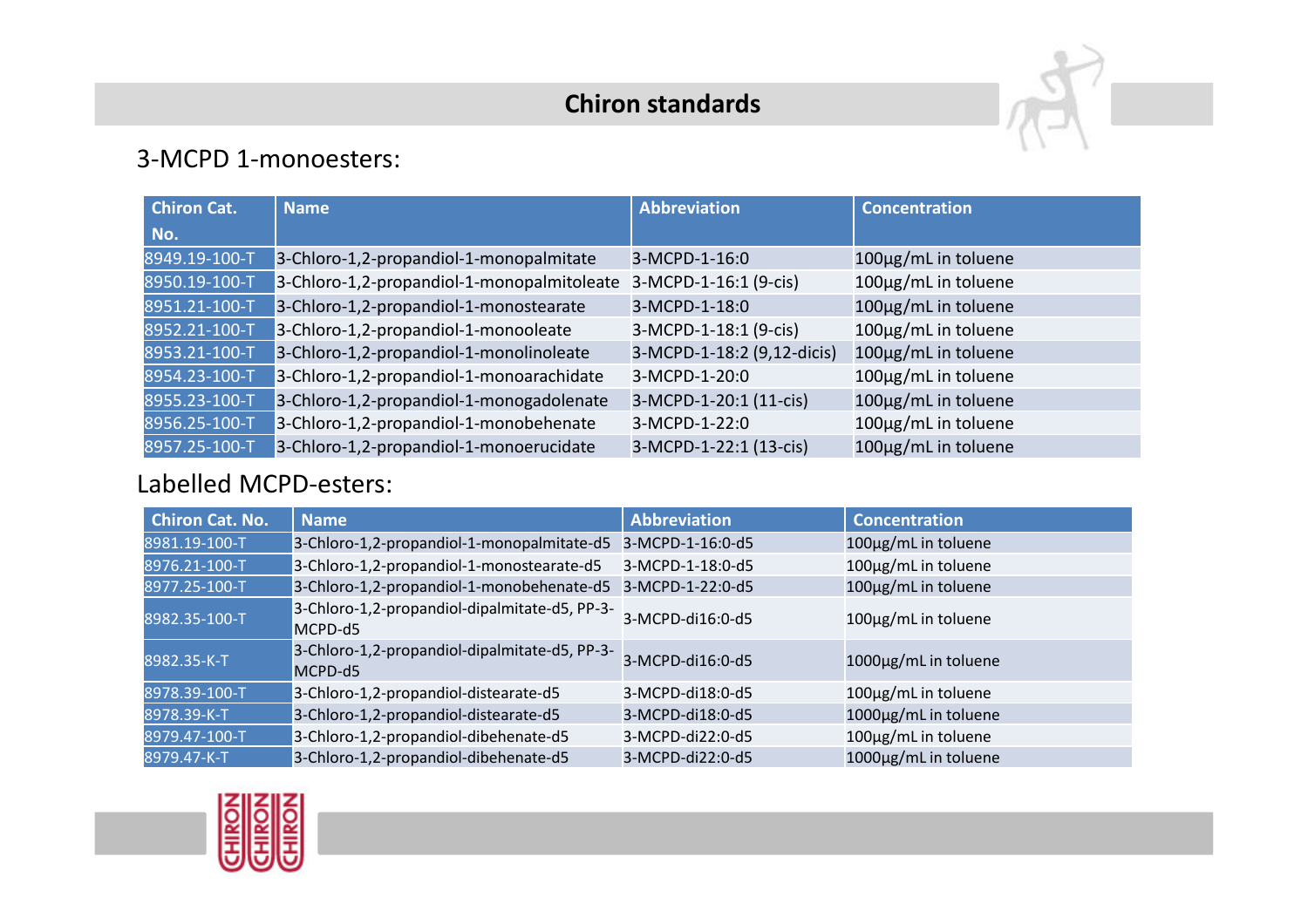#### **Chiron standards**



#### Glycidyl fatty acid esters:

| <b>Chiron Cat.</b> | <b>Name</b>               | <b>Abbreviation</b>                          | <b>Concentration</b> |
|--------------------|---------------------------|----------------------------------------------|----------------------|
| No.                |                           |                                              |                      |
| 9674.19-100-T      | Glycidyl palmitate, Gly-P | glycidyl C16:0                               | $100 \mu g/mL$       |
| 9896.19-100-T      | Glycidyl palmitoleate     | glycidyl C16:1 (9-cis)                       | $100 \mu g/mL$       |
| 9899.21-100-T      | Glycidyl stearate         | glycidyl C18:0                               | $100\mu g/mL$        |
| 9671.21-100-T      | Glycidyl oleate           | glycidyl C18:1 (9-cis)                       | $100 \mu g/mL$       |
| 9673.21-100-T      | <b>Glycidyl linoleate</b> | glycidyl C18:2 (9-cis, 12-cis)               | $100 \mu g/mL$       |
| 9672.21-100-T      | Glycidyl linolenate       | glycidyl C18:3 (9-cis, 12-cis,<br>$15$ -cis) | $100\mu g/mL$        |
| 9897.23-100-T      | Glycidyl arachidate       | glycidyl C20:0                               | $100 \mu g/mL$       |
| 9900.23-100-T      | Glycidyl gondolenate      | glycidyl C20:1 (11-cis)                      | $100 \mu g/mL$       |
| 9898.25-100-T      | Glycidyl behenate         | glycidyl C22:0                               | $100 \mu g/mL$       |

#### Labelled glycidyl esters:

| <b>Chiron Cat. No.</b> | l Name                            | <b>Abbreviation</b> | Concentration  |
|------------------------|-----------------------------------|---------------------|----------------|
| 10524.19-K-T           | Glycidyl palmitate-d5, Gly-P-d5   | glycidyl C16:0-d5   | $1000\mu$ g/mL |
| 9924.19-K-T            | Glycidyl palmitate-d31, Gly-P-d31 | glycidyl C16:0-d31  | $1000\mu$ g/mL |
| 9924.19-10MG           | Glycidyl palmitate-d31, Gly-P-d31 | glycidyl C16:0-d31  | neat           |

#### Labelled and native glycidol:

| <b>Chiron Cat. No.   Name</b> |                                | Abbreviation | Concentration |
|-------------------------------|--------------------------------|--------------|---------------|
| 9714.3-10MG                   | $(+/-)$ -Glycidol              |              | neat          |
| 10551.3-10MG                  | $(-/-)$ -Glycidol-1,1,2,3,3-d5 |              | neat          |

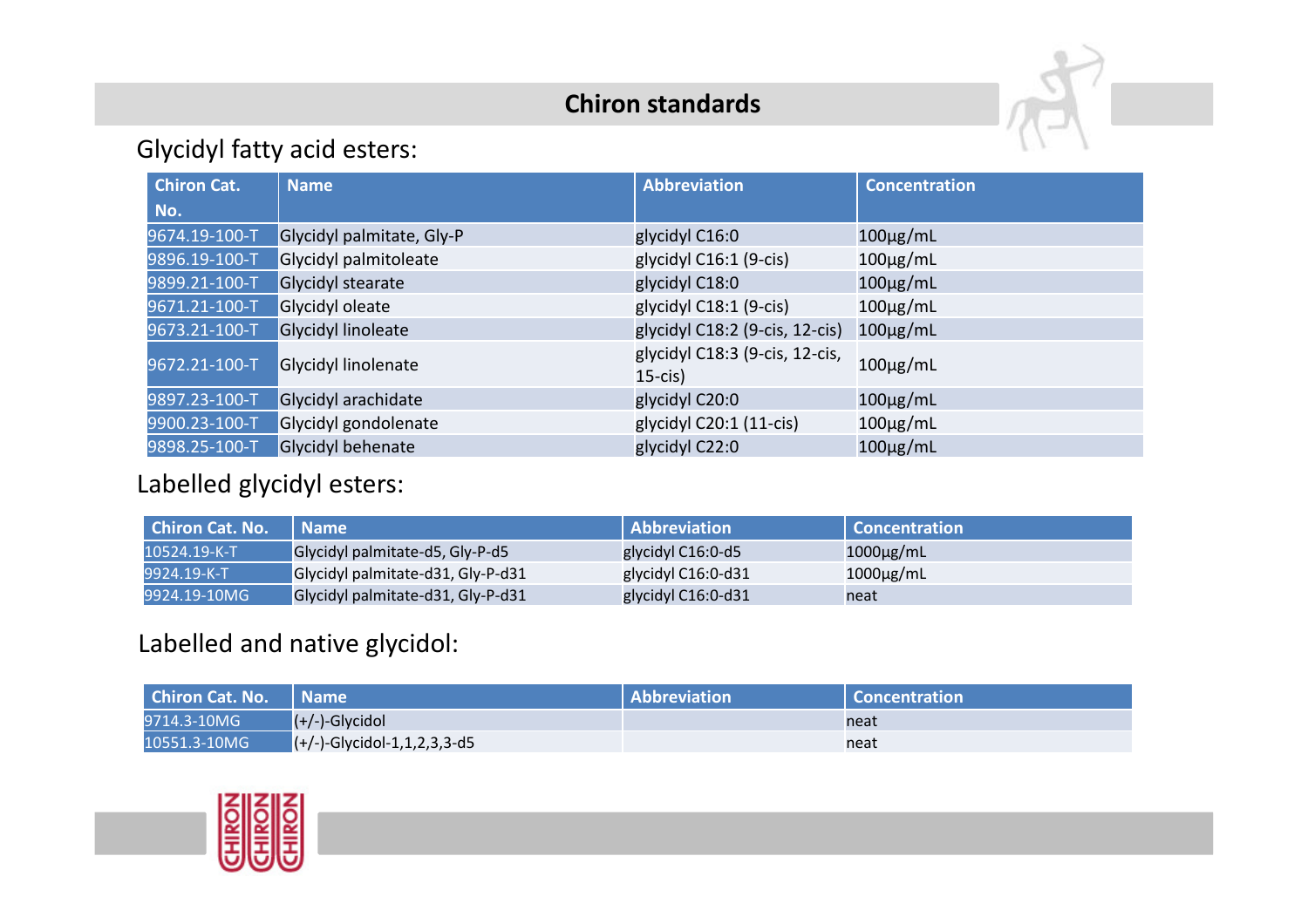

- $\bullet$  Different levels of free and bound MCPD and glycidol in various foodstuffs is not fully understood
- •Food processing: lower level without impairing quality of the product?
- •Health effects?
- •Dietary sources?